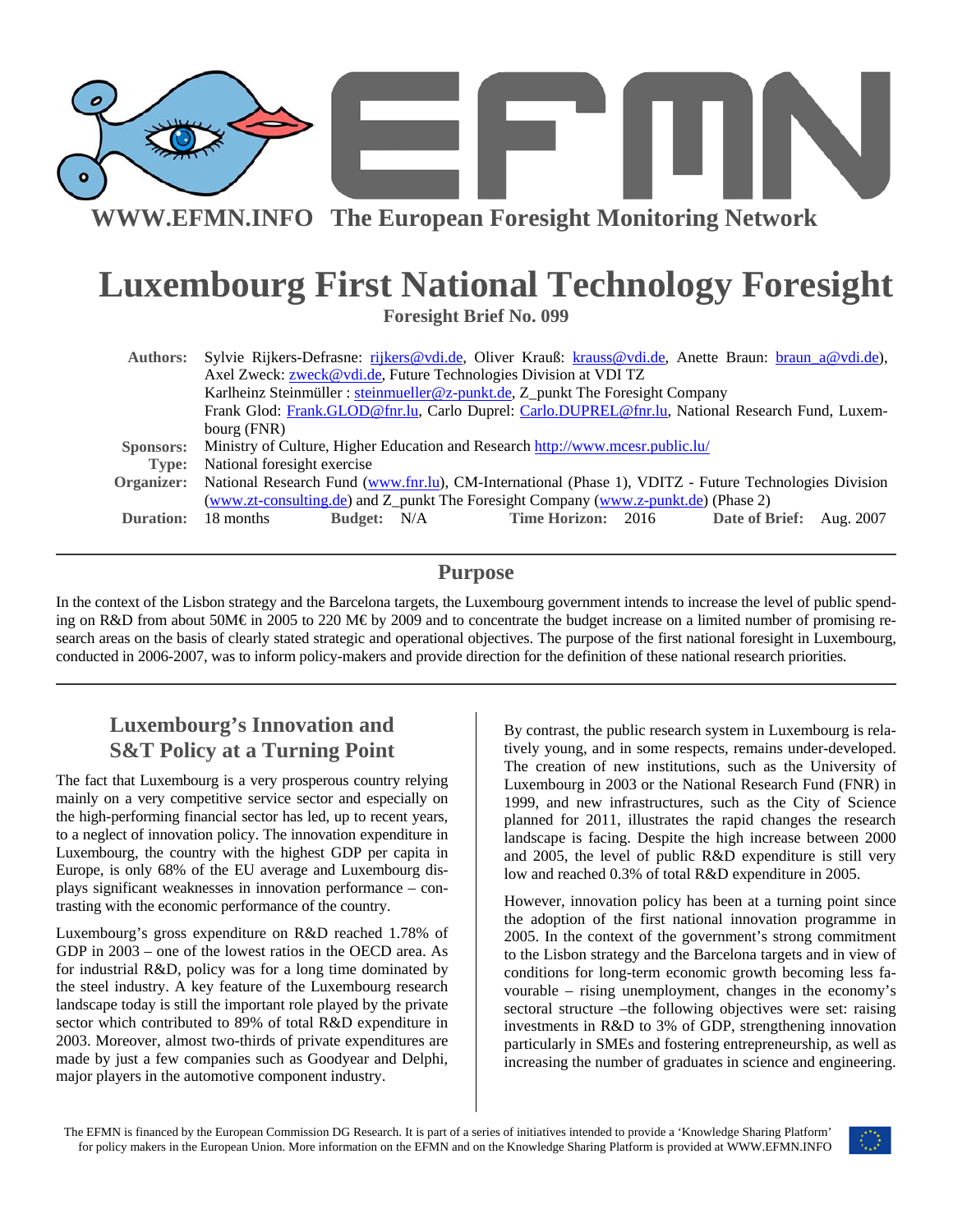Furthermore, the Luxembourg government announced its intention to increase the level of public spending on R&D from about 50 M€ in 2005 to 220 M€ by 2009 and to concentrate the budget increase on a limited number of promising research areas on the basis of clearly stated strategic and operational objectives.

# **Foresight as a Tool to Inform S&T Policy**

With the recognition of the role of research and innovation and of a strong national research base in contributing towards the future development of the country, the first national technology foresight was launched in the beginning of 2006 with the aim to provide part of the basis for:

- identifying national research priorities in the public sector with short-term and/or long-term socio-economic interest for Luxembourg;
- assisting the development of outstanding centres of science and technology excellence in Luxembourg;
- ensuring the specialization of public research centre (CRP) facilities into centres with a limited number of specific areas of high level expertise;
- determining appropriate investment levels through support instruments such as the FNR programmes.

The foresight was conducted as a participative process mobilising more than 300 stakeholders from industry, academia, civil society and policy-makers in workshops and interviews. In Phase I of the foresight (Jan.-Sept. 2006), the current situation of the Luxembourg research landscape was analysed (impact and success of existing public research programmes, policy instruments, public research actors, etc.), as well as international R&D trends in order to identify possible promising areas for public research. Phase II of the foresight exercise (Oct. 2006-June 2007), focused upon a set of six thematic fields (ICT; physical sciences and engineering; law, economy and finance; environmental sciences; life sciences; social sciences and humanities) with the aim of defining national priorities for research funding allowing tackling major socioeconomic and environmental challenges to be faced by Luxembourg in the next 10 years.

## **Major Challenges to be Faced by Luxembourg in the Next 10 Years**

The following challenges – to be faced by Luxembourg in the next ten years – were identified in a one-day workshop involving stakeholders from Luxembourg society, business and research at the beginning of the 2<sup>nd</sup> phase of the Foresight.

#### **Societal changes:**

- Adapting the educational system to the societal and economic needs of a multilingual and multicultural society.
- Avoiding "parallel societies" and strengthening social, economic, political and cultural participation of immigrants.
- Reforming the social security system: coping with rising unemployment, cross-border interrelations of the social systems and population ageing as well as adapting to new family models.
- Increasing the efficiency of the health care system and health promotion, as well as counteracting the increase of chronic diseases due to population ageing, "unhealthy" nutritional habits and environmental problems.

#### **Competitiveness and Sustainable Economic Growth:**

- Minimizing the economic risks associated with Luxembourg's specialization in financial services.
- Developing new "competence niches" based on expertise and efficiency as distinguished from former "sovereignty niches" based on regulatory advantages – in particular in emerging fields such as biotechnologies and services (e.g. logistics).
- Reconciling ecological and economic imperatives ("ecological issues as new business opportunities").
- Building scientific excellence, developing, attracting and retaining highly skilled domestic and foreign human resources.
- Improving the transportation and logistics infrastructure.
- Coping with high land prices and the scarcity of real estate.
- Adapting to European integration and the changing notion of national sovereignty.

#### **Environmental Challenges:**

- Reducing energy consumption, increasing energy efficiency and diversifying the energy mix.
- Facing water scarcity, promoting a sustainable water management and coping with the increasing risk of floods due to urbanisation.
- Coping with the impacts of climate change.

## **National Research Priorities for Luxembourg Public Research**

#### **Innovation in Services**

Research related to innovation in general and innovation in services in particular is expected to contribute to consolidating and improving Luxembourg's current international competitiveness in financial and business services, on the one hand, and to support diversifying the Luxembourg economy and improving Luxembourg's innovation capacity, on the other. In particular, the following lines of research were identified:

- *Performance and Development of all Financial Systems*: with a focus on the investment fund industry and the traditional private banking activity.
- *Fostering the Economic and Legal Framework for Innovation*: determination of the right balance between European harmonisation and intergovernmental competition (esp. regarding investment fund law, contract law, com-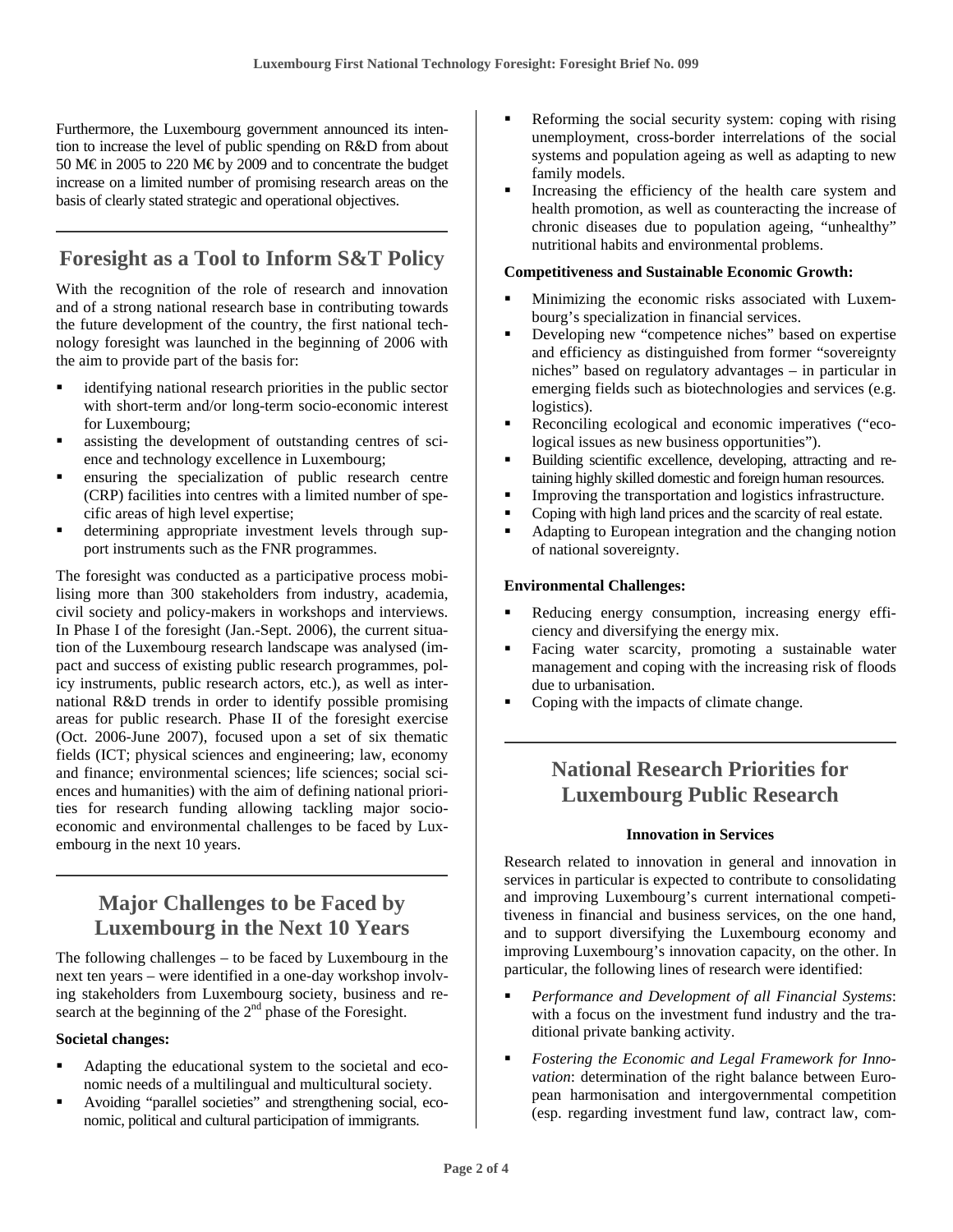pany and commercial laws, but also employment protection legislation and intellectual property rights).

- *Business Service Design and Innovation*: development and improvement of new, innovative and high addedvalue (e-)services (business model innovation, business process efficiency – and flexibility and business service regulation compliance). Beyond business services, egovernment, e-administration, e-learning and e-health applications were deemed as important.
- *Information Security and Trust Management*: contributing to consolidating Luxembourg's reputation as a safe harbour for information – esp. for the banking and broadcasting industry. Research areas like identity and risk management, privacy as well as digital rights management have top priority.
- *Telecommunications and Multimedia*: supporting the development of more convenient personalised services and improving the ICT infrastructures for the aggregation and distribution of content – including (multilingual) multimedia applications.

#### **Sustainable Resource Management in Luxembourg**

The importance of research contributing to building a sustainable society and economy in Luxembourg was highlighted – not least in order to cope with the environmental challenges to be faced by Luxembourg in the next 10 years. Moreover, given the country's size and the related opportunity to being able to implement a systematic, holistic and transdisciplinary approach to sustainability, the vision was developed to make Luxembourg a showcase for regional sustainability. In particular, the following lines of research were identified:

- *Managing Sustainable Development*: monitoring and analysis tools for the use of natural resources for e.g. the water and soil quality, air pollution, etc.; understanding of the energy and material flows in Luxembourg; implementation of ecotechnologies; integration of economic and ecological goals; consumer information models; political consulting; etc.
- *Biodiversity and Ecosystem Functions*: evaluation and monitoring of biodiversity; impacts of climate change and pollution; human-biodiversity interactions; management and conservation; economic relevance of biodiversity; etc.
- *Sustainable Management of Water Resources*: water pollution; water scarcity; flood risk; impact of climate change and of new agricultural practices; risk assessment and management; remediation of polluted ground water; etc.
- *Sustainable Uses and Sources of Energy*: increasing energy efficiency and reducing Luxembourg's economic dependencies on energy imports; increasing the share of regenerative and renewable energy sources (esp. biomass energy); energy efficient concepts for buildings; recovery and co-generation in industrial processes; etc.
- *Sustainable Agro-Systems Management*: adaptation of Luxembourg's agricultural sector to expected climate change and EU regulations; sustainable farming; water and soil protection; healthy nutrition; consumer education and behaviour; etc.
- *Spatial and Urban Development*: urbanisation; metropolisation; spatial aspects of social exclusion; transport and mobility; local and regional governance; etc.

#### **New Functional and Intelligent Materials and Surfaces, and New Sensing Applications**

Developing novel knowledge-based materials and surfaces with tailored properties and functions in various applications is seen as a field of great future importance offering a wide range of technological, scientific, and economic opportunities. It is recommended to focus on application-oriented research activities, building on intense collaboration between public and private research sectors.

Among the targets are: synthesis, analysis and processing technologies for high performance and multifunctional or intelligent materials and surfaces on the basis of polymers, semiconductors, composites, ceramics, metals and nanostructured materials. Research on new sensing applications based on new sensing effects is deemed as very promising for Luxembourg as there is a high market potential for new lowcost sensors, for instance, in the automotive sector, but also in the health, environmental and biotechnology sectors.

#### **Biomedical Sciences**

Research in biomedical sciences is expected to contribute to improving public health, quality of life, and health care delivery as well as to coping with the health challenges. Furthermore, this research priority aims to render Luxembourg research in life sciences internationally competitive and to stimulate the establishment of a biomedical industry in Luxembourg over the next 5 to 10 years. Following research issues were highlighted:

#### *Public Health*:

- *Health Information and Promotion* (esp. addressing life style diseases and mental health issues);
- *Environmental Health*: indoor and outdoor pollution; occupational health; reducing the use of antibiotics; traceability and labelling of industrial/food products; etc.
- *Assessment and improvement of the healthcare system*: quality, health economics, etc.
- *Regenerative Medicine and Tissue Engineering* for agerelated diseases deemed as a promising new area of research expected to significantly improve the therapeutic arsenal of so far untreated severe diseases. Tissue engineering in combination with the development of novel materials for bio-devices is also expected to lead to new medical devices and diagnostic tools.